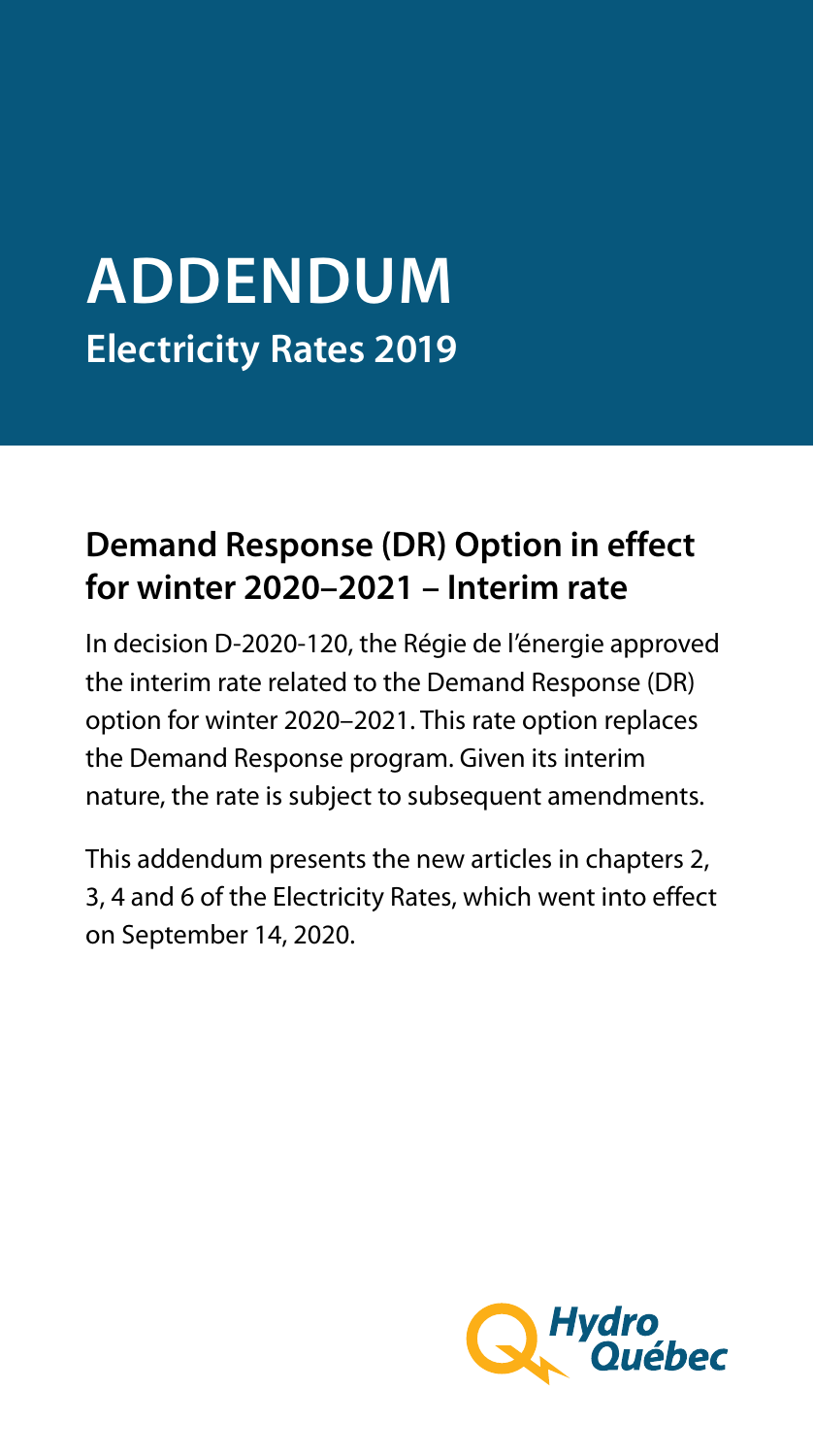### **CHAPTER 4 RATES FOR MEDIUM POWER**

#### 

### **SECTION 13**

#### **DEMAND RESPONSE OPTION**

#### **Application 4.73**

The Demand Response (DR) Option described in this section applies to the medium-power contract of a customer who is able to curtail consumption during the winter period at Hydro-Québec's request.

#### **Definitions 4.74**

In this section, the following definitions apply:

*"aggregator"*: A company established in Québec and mandated by one or more customers to apply to Hydro-Québec for this option.

*"applicant"*: A customer or aggregator who applies to Hydro-Québec for this option.

*"average temperature"*: The value in degrees Celsius of the average of the temperatures recorded at the weather station closest to the delivery point(s) during peak hours.

*"DR event"*: The sequence of peak hours indicated by Hydro-Québec in the DR event notification sent to the participant in accordance with Article 4.79.

*"effective interruptible power"*: The value in kilowatts of the average power reductions over all the DR events. The effective interruptible power is calculated after the winter period for each service contract. If there are several contracts, it is equal to the sum of the effective interruptible power values for all the contracts.

*"participant"*: A customer or aggregator whose application to participate in this option has been accepted by Hydro-Québec.

*"peak hours"*: All hours from 06:00 to 09:00 and from 16:00 to 20:00 during the winter period, excluding:

- a) Saturdays and Sundays;
- b) December 24, 25, 26 and 31, January 1 and 2, as well as Good Friday and Easter Monday when the latter fall within the winter period.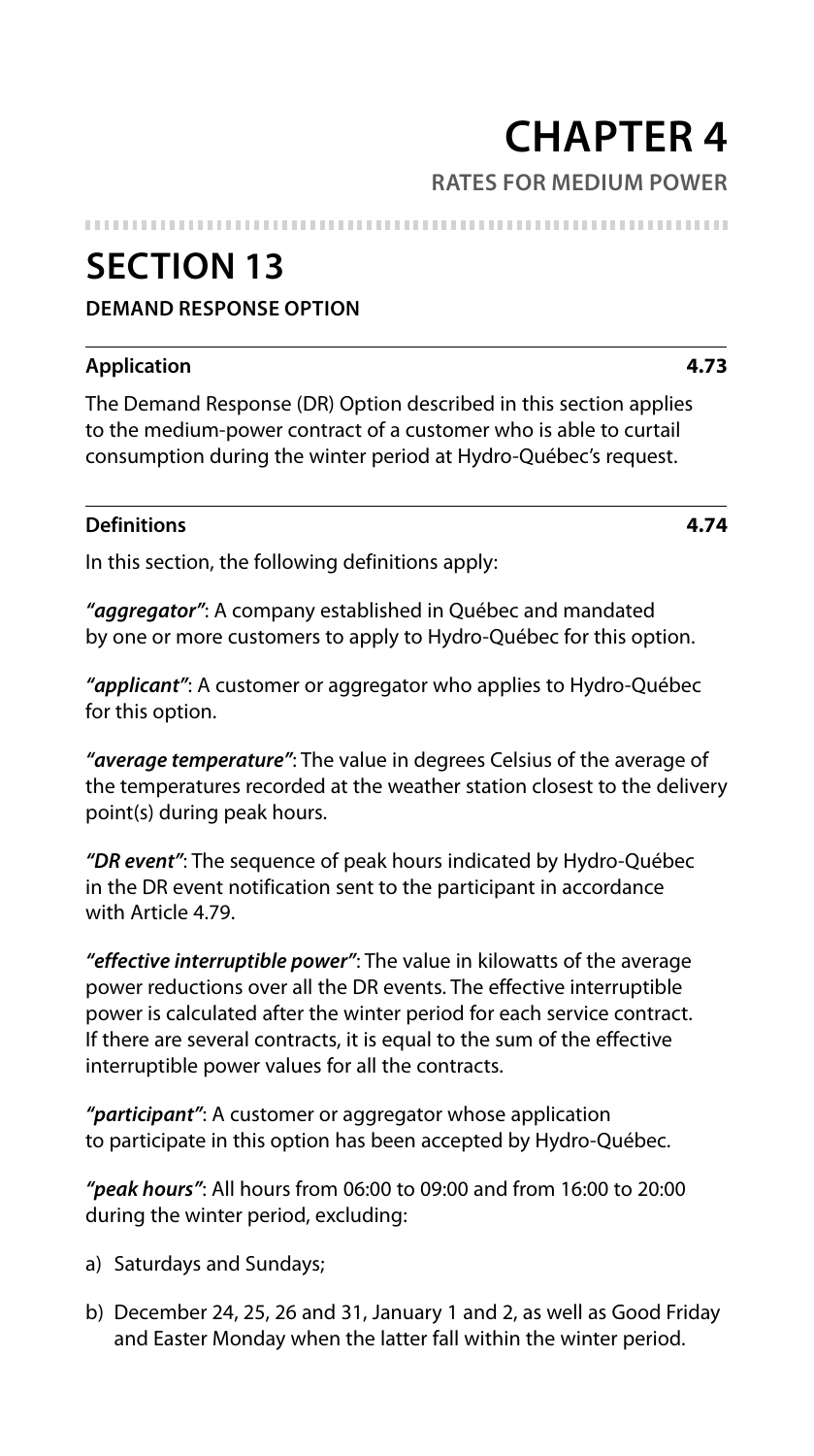*"power reduction"*: The value in kilowatts of the difference between reference power and real power during a DR event for each service contract. This value cannot be negative.

*"real power demand during DR event"*: The value in kilowatts of the service contract's average real power demand during the DR event.

*"reference period"*: Depending on whether the DR event occurs in the morning or evening, the peak period between 06:00 and 09:00 or between 16:00 and 20:00 during which there was no such event.

*"reference power"*: A value in kilowatts estimated from a linear regression of the service contract's average real power demand and of the average temperature during the reference period. Hydro-Québec may adjust the reference power as needed to better reflect the customer's normal consumption profile.

#### **Sign-up procedure 4.75**

To sign up for this option, the applicant must submit a written request to Hydro-Québec before September 15 by filling out the Demand Response Option sign-up form and the email address list for DR event notifications, available at **www.hydroquebec.com**. After analysis, Hydro-Québec may request modifications.

Hydro-Québec notifies the applicant in writing of its decision to accept or deny the request. If it is accepted, the parties must sign an agreement specifying the service contract(s) covered and the weather station closest to each delivery point, as well as the rights and obligations of each party.

If the applicant is an aggregator, Hydro-Québec reserves the right to require written evidence, within 5 days of acceptance, that the aggregator has notified the customers being represented that the aggregator will be the only party bound to Hydro-Québec, in communication with it and authorized to receive the credit.

The agreement comes into force on December 1 and ends on March 31 of the following year.

#### **Eligibility 4.76**

For the contract to be eligible for this option, the following conditions must be met:

a) The applicant must provide Hydro-Québec with an estimate of the power demand reduction which the applicant undertakes to achieve for the service contract(s) in question. The reduction must be at least 200 kilowatts, but not less than 10% of the maximum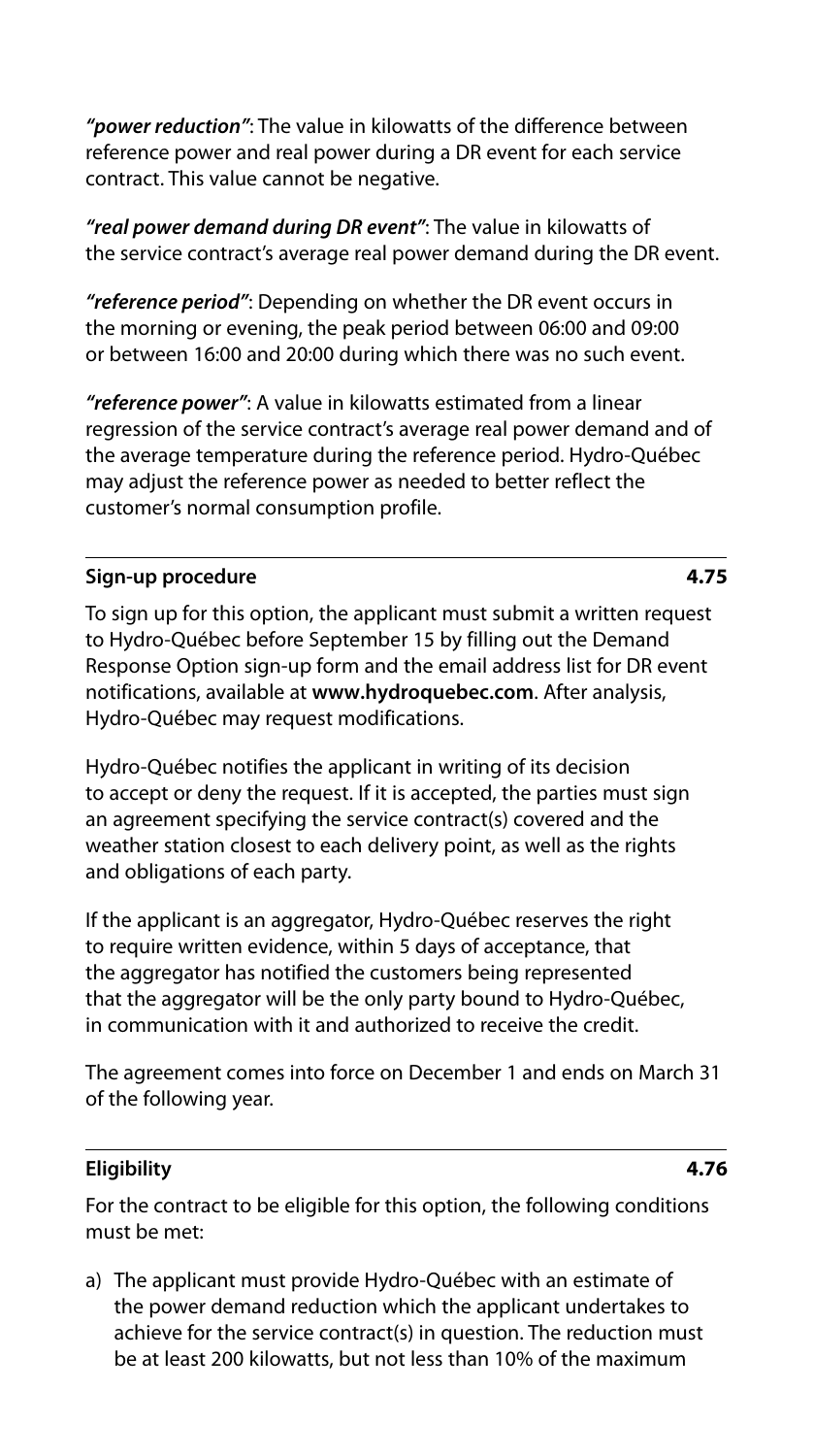power demand during the winter period. If there are several contracts, the power demand reduction is the sum of the power demand reductions, and the maximum power demand is the sum of the maximum power demands, for all the contracts;

- b) The applicant must undertake to implement measures to reduce the power demand of each service contract;
- c) Metering for each service contract must be done by a communicating meter installed by Hydro-Québec. However, this provision may not be interpreted as an obligation on the part of Hydro-Québec to install a communicating meter for a customer who does not have one;
- d) The customer must not be served by an off-grid system or a municipal system;
- e) The customer must not benefit, for the same service contract, from the Winter Credit Option for Rate G customers described in Section 3 of Chapter 3, from any of the interruptible electricity options described in Section 6 of this chapter or in Section 4 of Chapter 6, from the Flex M or Flex G9 rates described in sections 11 and 12 of this chapter, or from the Rate for Cryptographic Use Applied to Blockchains (Rate CB).

#### **Limitation 4.77**

Hydro-Québec reserves the right to limit the total amount of power it plans to avail itself of, based on system management requirements. It may restrict the number of sign-up requests it accepts if the power available under this option exceeds its needs for a given period of time.

Subject to the approval of the Régie de l'énergie, Hydro-Québec may terminate this option at any time.

| Conditions applicable to DR events                                                             |         | 4.78 |
|------------------------------------------------------------------------------------------------|---------|------|
| DR events may occur at any time during peak hours. They must meet<br>the following conditions: |         |      |
| Maximum number of events per day:                                                              | 2       |      |
| Minimum interval between 2 events (hours):                                                     | 7       |      |
| Event duration (hours):                                                                        | $3 - 4$ |      |
| Maximum total event duration<br>per winter period (hours):                                     | 100     |      |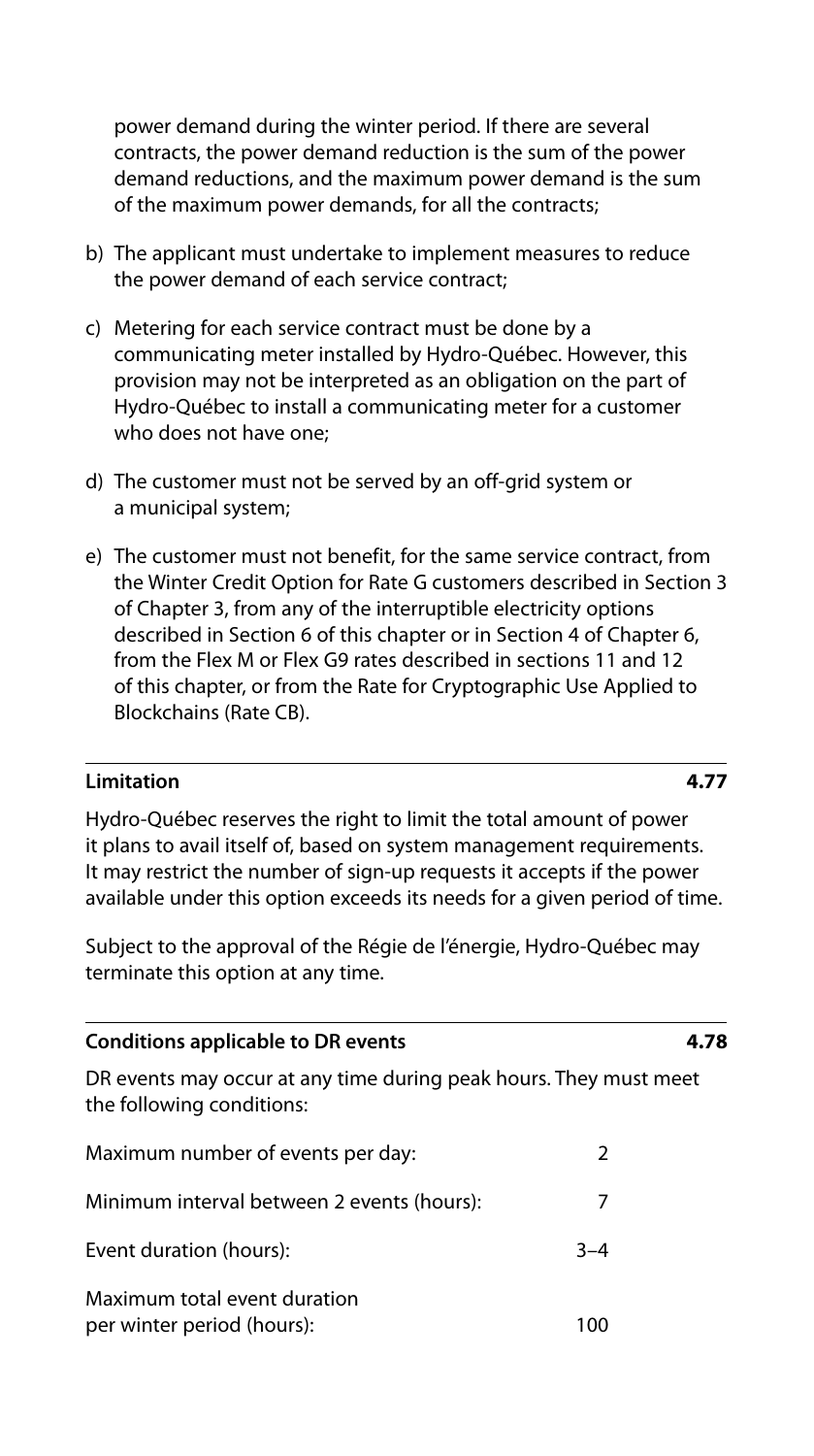#### **DR event notification 4.79**

Hydro-Québec will notify participants by email, indicating the start and end date and time of the event.

DR event notifications will be transmitted as follows:

- No later than 15:00 on the business day preceding any DR event scheduled for 06:00 to 09:00;
- No later than 12:00 on the day of any DR event scheduled for 16:00 to 20:00;
- No later than 15:00 on the business day preceding 2 DR events scheduled for 06:00 to 09:00 and 16:00 to 20:00 on the same day.

To check the proper transmission of DR event notifications, Hydro-Québec will send 2 test notifications to the email addresses provided by the participant on the first and third Tuesdays in November, respectively. The participant must ensure that the address **GDPAffairesAvis@hydro.qc.ca** is not blocked by spam filters. For these tests, no demand reduction measures have to be implemented, and no credit will be granted.

Hydro-Québec cannot be held responsible for non-receipt of a DR event notification due to an erroneous email address provided by the participant or technical problems experienced by the aggregator, the customer or their telecommunications providers.

#### **Credit 4.80**

The credit applicable for the winter period is as follows:

\$70 per kilowatt of effective interruptible power.

If Hydro-Québec does not send any DR event notification under Article 4.79 during the winter period, it will pay the participant a minimum amount equivalent to the lesser of the following values:

- the credit applicable to 15% of the contract's maximum power demand for the winter period; or
- 20,000.

If there is no demand reduction for a given service contract during events covered by 2 or more DR event notifications, Hydro-Québec reserves the right not to pay any amount to the participant for that contract.

The amount of the credit will be confirmed to the participant by May 31 following the winter period in which the events took place.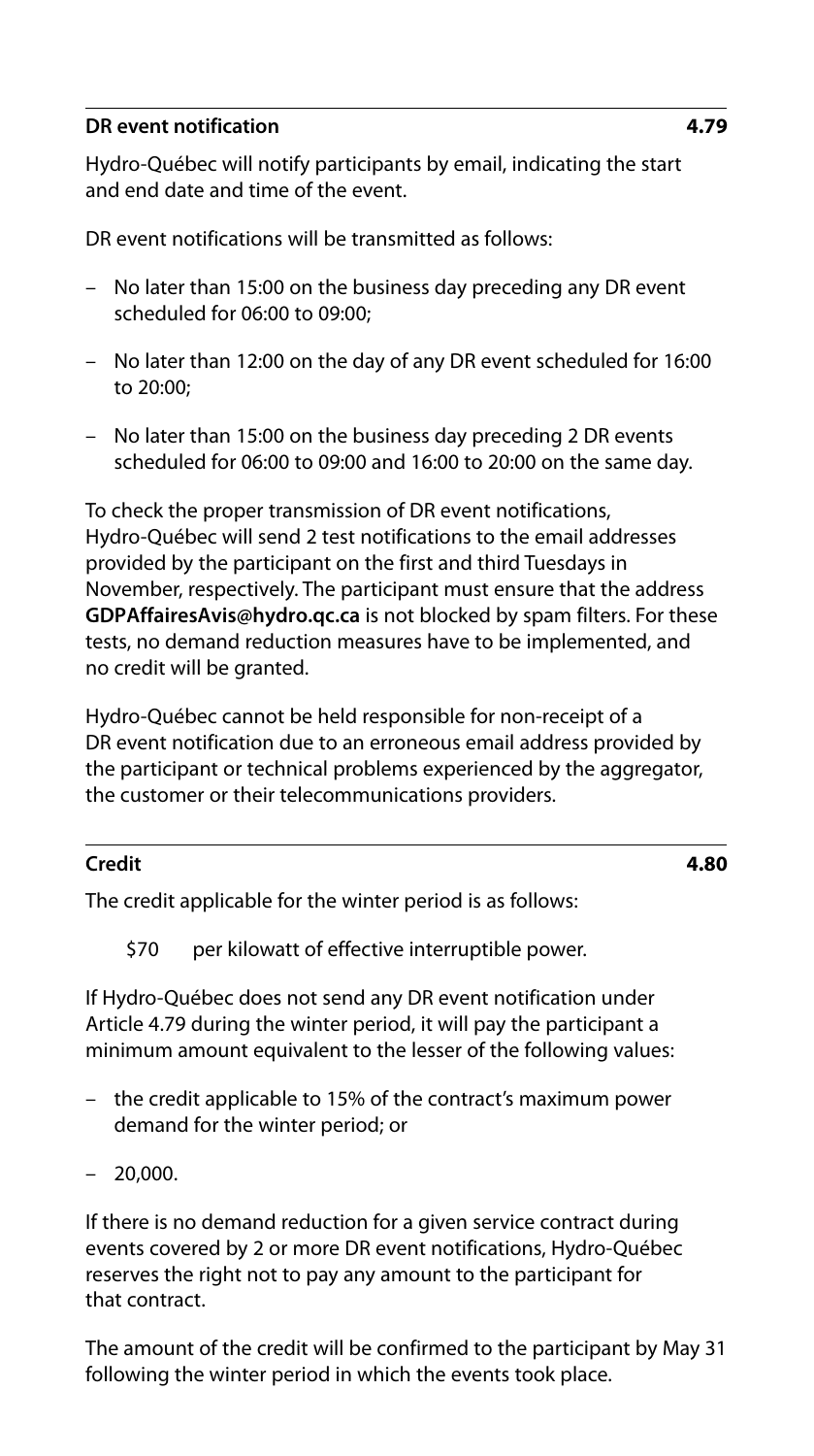#### **Payment of credit 4.81**

To obtain the credit, the amount of which will be established and confirmed by Hydro-Québec in accordance with Article 4.80, the participant must submit an invoice to Hydro-Québec as follows:

- The invoice must be numbered and generated by the participant's accounting software;
- The invoice amount must be equal to the credit amount confirmed by Hydro-Québec in accordance with Article 4.80, excluding any applicable taxes;
- The invoice must be made out to Hydro-Québec and present all the information required by tax regulations, including GST and QST registration numbers if applicable.

When Hydro-Québec receives the participant's invoice, it will check the participant's file and pay the credit if applicable.

Hydro-Québec may deduct any amount owed to it by the participant from the credit.



**DOMESTIC RATES**

## **SECTION 10**

**DEMAND RESPONSE OPTION**

### **Application 2.75**

The Demand Response Option described in Section 13 of Chapter 4 applies to the Rate DM or DP contract of a customer who is able to curtail consumption during the winter period at Hydro-Québec's request.